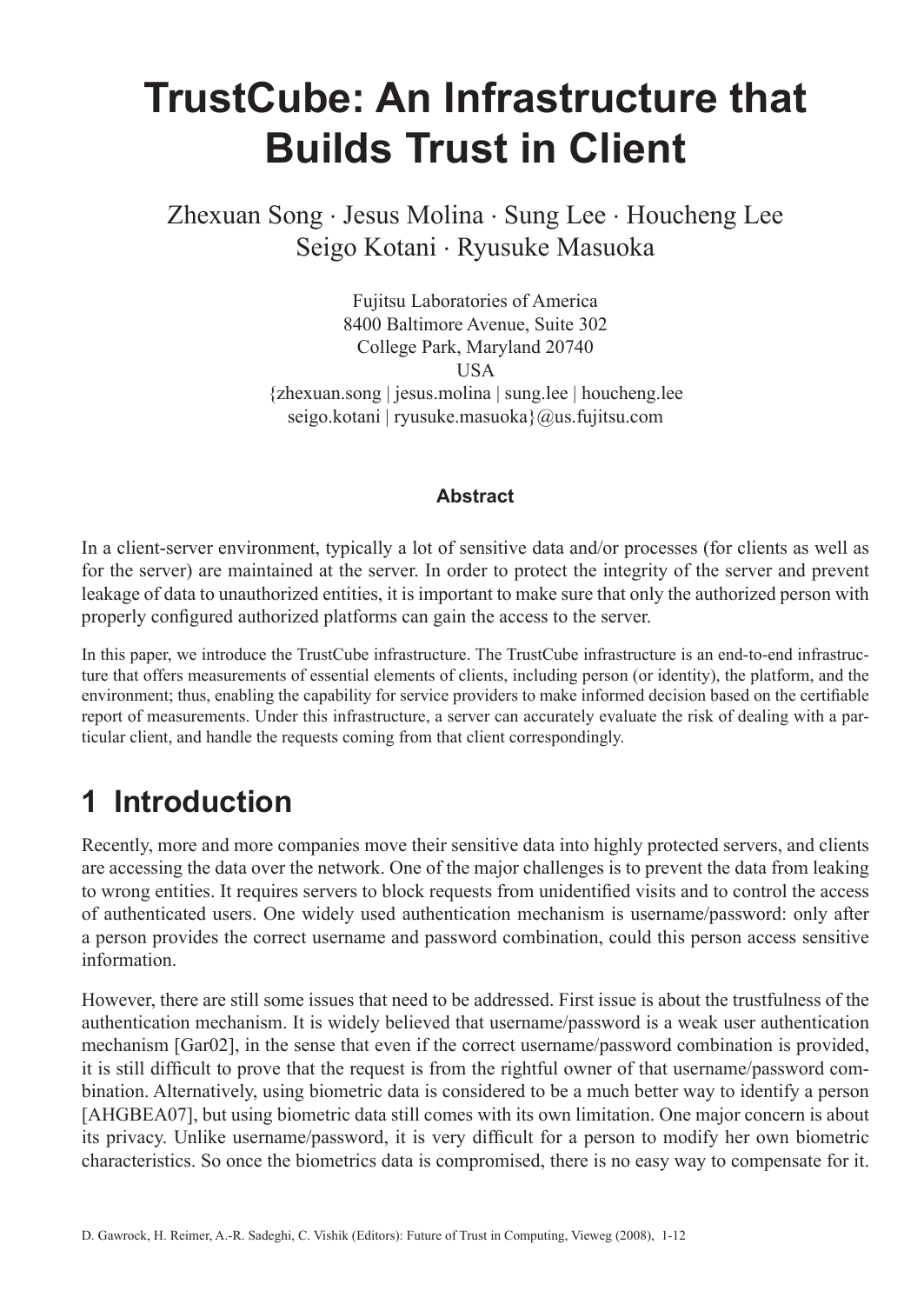Thus it is always wise not to give the native biometrics data directly to any third parties; or, even better, not to let the data leave the client at all. We will revisit this issue later.

Secondly, after a service provider is persuaded that the request is from the authorized person, how could the service provider trust the platform the person is using? Maybe the person uses a public terminal at internet kiosk, or she plugs her USB storage device to the platform and is making copies of sensitive data files, or she connects a printer to the platform and is printing the documents out. All these cases might be unacceptable in certain applications, but the service provider needs a mechanism to find it out.

Thirdly, even if a service provider is persuaded that the request is from the authorized person, and the person is using the designated platform, without connecting any illegal peripheral devices, how could the service provider trust the environment (OS, applications, and so on) of the platform? She might already be a victim of one of countless worms and/or viruses, or she is running notorious P2P software (e.g. Winny [Fre06]), or a key logger is silently recording all her keystrokes behind the scene.

All these issues, how to trust a person, a platform and the environment of the platform, are becoming more and more important in recent days, as protecting the sensitive data becomes one of the top priorities for government and enterprises alike.

In this paper, we will present our new TrustCube infrastructure. It extensively uses the latest Trusted Computing [TCG08] technologies and addresses well on the previous three issues. The main focus of the TrustCube infrastructure is NOT to directly prevent a bad person (and/or) from using an unknown platform (and/or) that is running malicious software, which is already believed to be very hard. The main focus is to offer various measurements of essential elements of clients, including the person, the platform, and the environment, and provides the capability for *service providers* to make informed decision based on the certifiable report of measurements.

The word TrustCube or  $T<sup>3</sup>$  means that our infrastructure brings "trust" back to a person, a platform and environment of the platform.<sup>1</sup>

This paper is organized as follows. In the next section, we will introduction related works. Then we will present our TrustCube infrastructure and give a complete workflow to demonstrate how the system works. Next, we will raise some discussion about TrustCube, and finally we will conclude the paper and give some possible future works.

## **2 Related Works**

In this section, we will introduce works that are related to the TrustCube infrastructure. They are Trusted Computing technologies, namely Trusted Platform Module (TPM), Trusted Network Connection (TNC), chain of trust, and remote attestation.

### **2.1 Trusted Platform Module (TPM)**

The Trusted Platform Module (TPM) is a hardware chip that offers facilities for *remote attestation* and the *secure generation of cryptographic keys*, in addition to other capabilities such as hashing, pseudorandom number generation and monotonic up-counters. The TPM is usually deployed as part of a com-

<sup>1</sup> Please note that the TrustCube infrastructure is not limited to three aspects and can be expanded to include other aspects as necessary.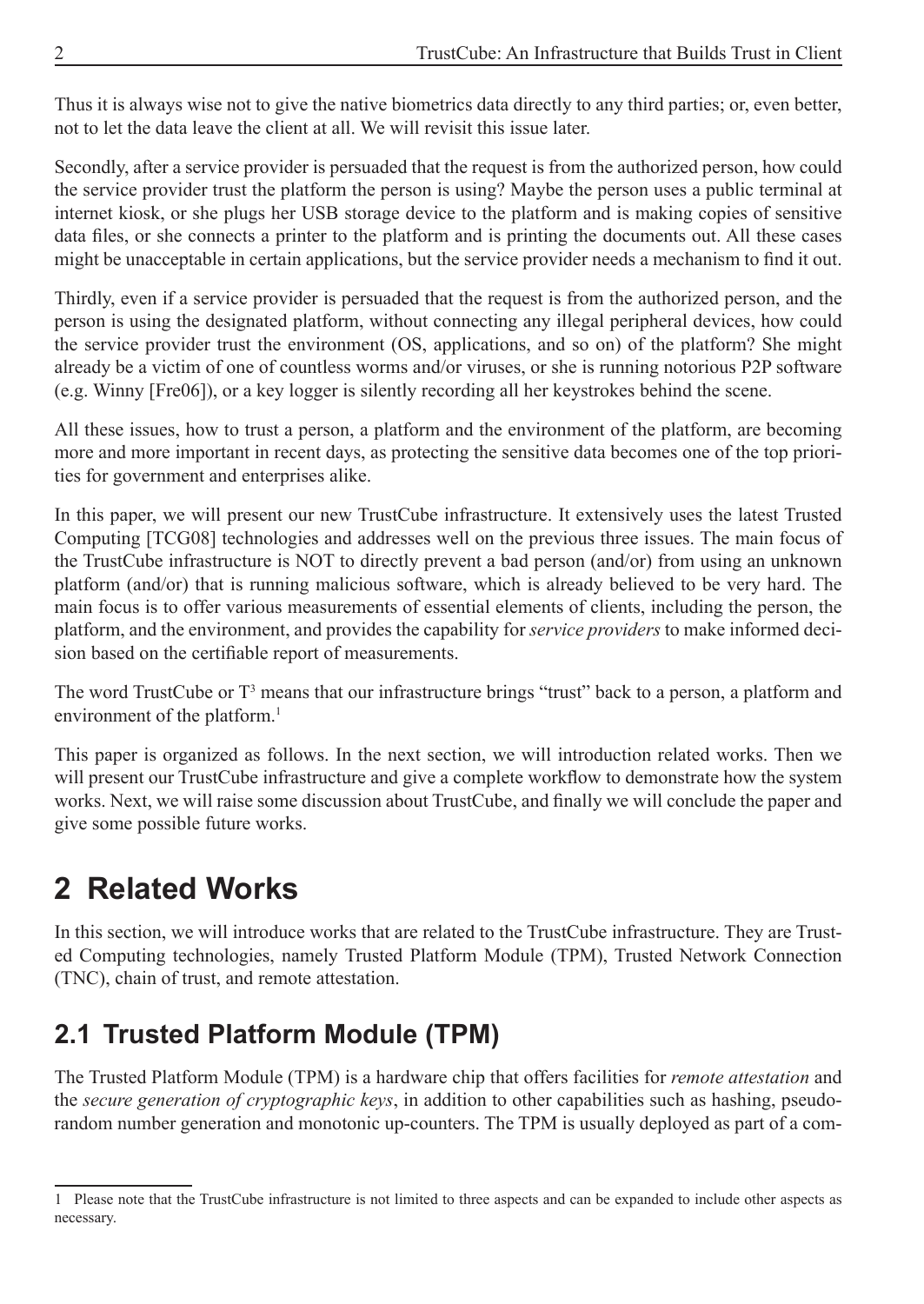puter system's motherboard. Currently, it is estimated that around 230 million PCs are equipped with TPM by year 2009 [Kay05].

Remote attestation allows service provider to detect changes to client's platform. It works by honestly recording changes from hardware to software of the platform, and using Platform Configuration Register (PCR) extension to protect the client-side modification of the record. By looking at the record, along with the corresponding PCR values, service providers are able to know 1) whether the record is tampered, and 2) if not, whether the platform has been changed. The difficult decision about remote attestation is what to measure/verify, which we will discuss in a separate subsection.

Secure generation of cryptographic keys means that the public/private key generation functions are implemented within the TPM. Some private keys (such as Endorsement Key (EK)) never leave TPM and only authorized persons can use keys to encrypt/decrypt and sign messages. Even if a platform is lost or stolen, those keys can never be used by unauthorized persons. It is believed that using TPM key generation function is more secure that similar software solution.

Since the TPM chip only supports limited storage capabilities, inactive keys are encrypted and moved off-chip. Management of the key is performed externally by a Key and Credential Manager (KCM) [TPM08]. Keys are stored in a hierarchy structure. The root of the hierarchy tree is the Storage Root Key (SRK), which is created when creating a new platform owner. Each key has an attribute called migratable or non-migratable. A key is migratable means that KCM can back up the key and later recover it in the same or a different TPM.

Optionally, a key can be protected by a secret. Once a key is protected, only when a person provides the right secret, can she load the key into the TPM and use it. This procedure is called "key authorization." Currently, the existing key authorization mechanism for a TPM is based on a 20 byte shared secret, and is usually created from the hash of a passphrase. Trusted Computing Group has formed the Authentication Working Group to work on a solution that supports a wider range of authentication mechanisms.

In the TrustCube infrastructure, we use bioinformatics to authenticate a person to the TPM. Since the corresponding TCG specification is not available yet, a customized approach is adopted. We will modify our approach when the official specification is published in the future.

### **2.2 Trusted Network Connect (TNC)**

Trusted Network Connect (TNC), an initiative of TCG, addresses and attempts to provide network access control that meets security requirements through open-source, non-proprietary standards. In order to ensure interoperability and compatibility with the existing network infrastructure, TNC is designed to utilize existing industry standards and protocols such as Extensible Authentication Protocol, Transport Layer Security, and RADIUS. The TNC architecture supports commonly used access mechanisms such as VPN, SSL, dial-up remote access and other networking technologies including wired and wireless networks and 802.1x infrastructure.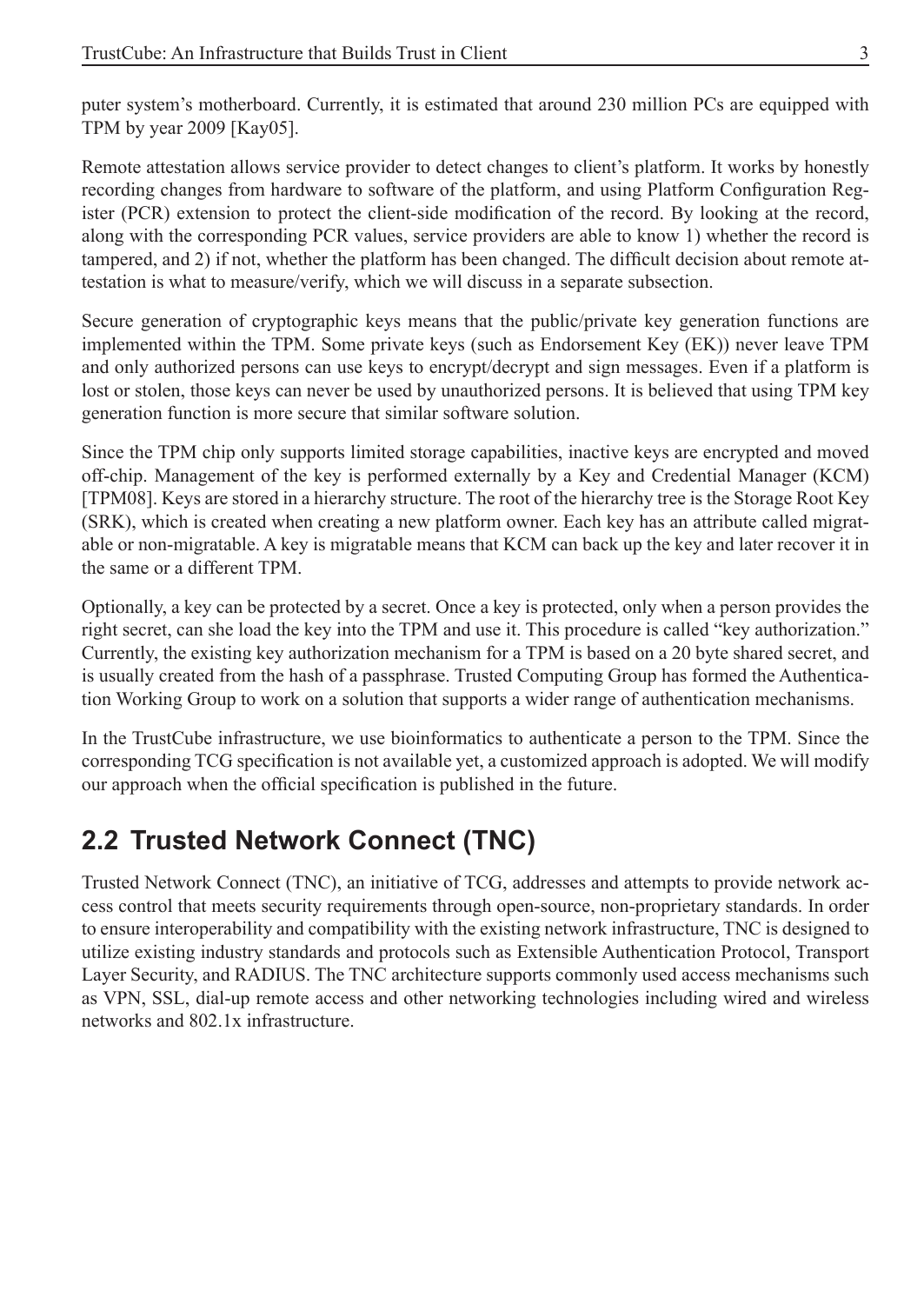

**Figure 1:** TNC Architecture: This diagram is based on the TNC Architecture Specification

There are three entities in TNC (Figure 1): an Access Requester (AR), a Policy Enforcement Point (PEP), and a Policy Decision Point (PDP). When an AR makes an attempt to access a protected network behind PEP, the access request is passed through an integrity evaluation process in order to determine what level of access should be granted, if any. Based on the measurements collected at the AR and the policy configuration, the PDP makes a decision. The PEP, usually a network access device such as a switch or wireless access point, enforces the decision made by PDP by granting the appropriate access to the AR. The TNC architecture allows for an option to include platform measures such as PCR values from Trusted Platform Module (TPM) of the AR.

In the TrustCube infrastructure, the procedure of building secure communication tunnel between client and server strictly follows the TNC specification.

### **2.3 Chain of Trust**

A chain of trust is established by validating each component of hardware of software from the bottom up. It ensures that only trusted hardware and software can be used while the complete system is still flexible. At the bottom of a chain of trust is the "root of trust component." By TCG definition, root of trust (component) is "a component that must always behave in the expected manner, because its misbehavior cannot be detected."

If a component in the chain cannot validate the component at the next level, we called the chain is broken. When a chain is broken, the component at the next level and the ones at higher levels cannot be trusted, even if some validating result "seems to be correct." In this sense, to trust a measurement report about a high level component, we cannot only look at this level. In fact, we must get a complete report about each component following the chain of trust. Only if all components before this are trusted, can we really start to discuss whether or not this component is trusted.

We will discuss the chain of trust in the TrustCube infrastructure later.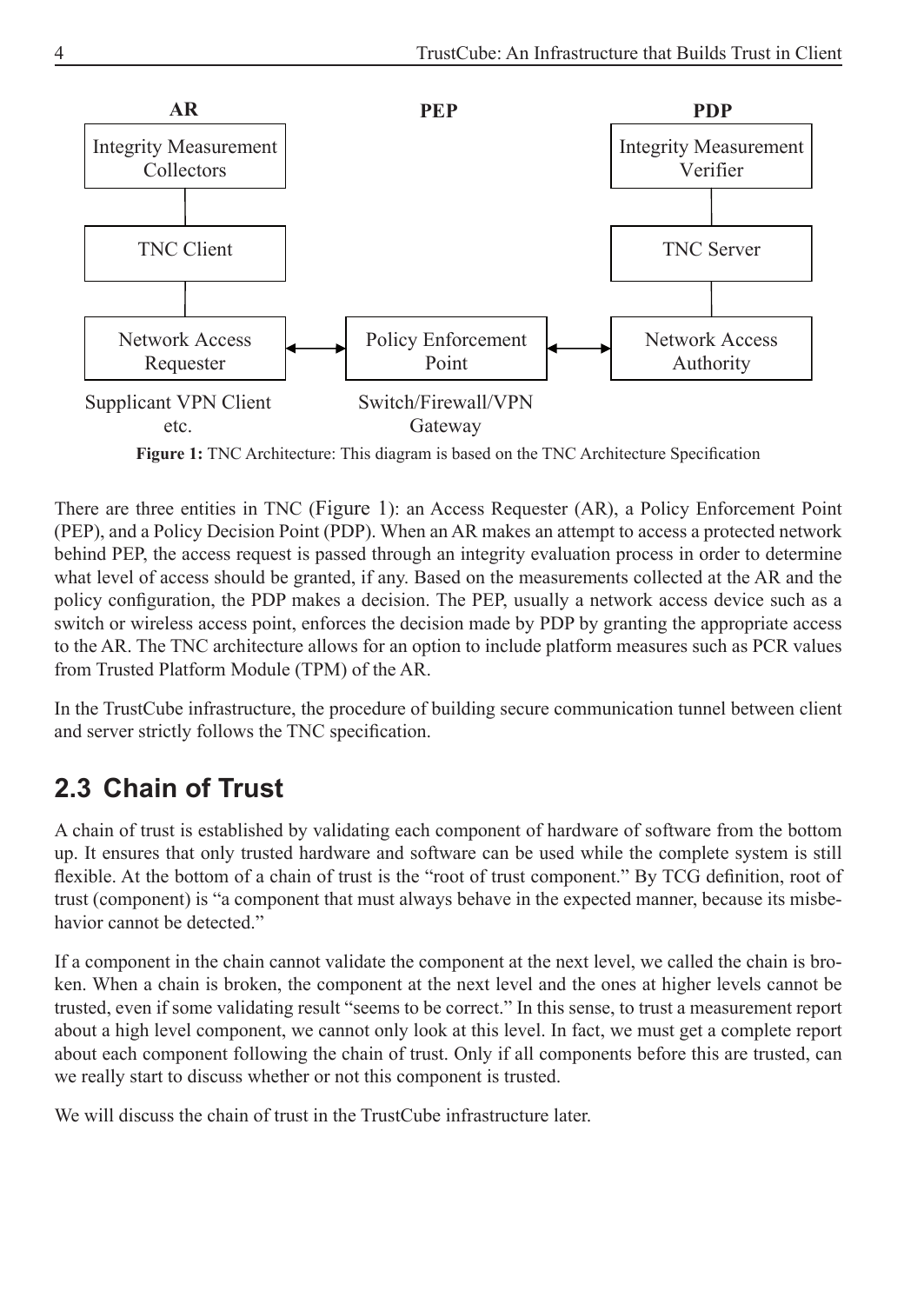### **2.4 Remote Attestation**

As we discussed previously, remote attestation is one of the key functionalities supported by Trusted Computing technologies. An important research problem consists on determining what data should be used for remote attestation. Several attestation techniques have been proposed.

SignaCert Enterprise Trust Service (ETS) [Sig08] adopts a static scanning based solution. It is a server that can check whether the environment of a platform contains any unknown files. The basic idea is quite simple. At the server (ETS), a huge database is maintained. The database contains a long list of known files and their snapshots (digest values of files). From the client side, the current files in the environment and their snapshots are calculated and sent to the server. The server will compare the submission with the database and check whether the snapshot is correct. If the file is not in the database, or the snapshot of a file is not correct, the file is considered unknown.

TrustedVM, proposed by Vivek Haldar et al. [HVC04], is a dynamic, platform independent solution. It is a virtual machine that can dynamically retrieve enforcement and security policies from the server and execute the attestation on the programs that are running in the virtual machine. The drawback is that this solution will greatly slow down the regular operations in the virtual machine.

The Integrity Measurement Architecture (IMA) [Sai04] for Linux is implemented as part of the operating system. In IMA, a modified operating system (OS) kernel measures all applications, drivers and libraries that are loaded by the OS for verification.

In the current TrustCube infrastructure, we adopt a hybrid solution: SignaCert ETS for static scanning and IMA for dynamic measuring. More discussion will be given later. The bootloader needs to be also modified in order to maintain the chain of trust. For the current TrustCube infrastructure we use TrustedGrub [Tgrub06], which still contains some security problems, as outlined in [Kau07]. In newer version of the TrustCube infrastructure, we plan to support other bootloader such as OSLO [Kau07].

# **3 TrustCube Infrastructure**

In this section, we will give details about the TrustCube infrastructure. First, we will introduce the components appeared in the TrustCube infrastructure, followed by a set of workflows that the TrustCube infrastructure uses to fulfill certain tasks. Finally we will present some discussion.

### **3.1 TrustCube Infrastructure Architecture**

The TrustCube infrastructure includes modules on both the client and the server side. A general architecture is depicted in Figure 2. In this diagram, we assume that a person is using a web browser to view sensitive data in a document server (the web browser and the document server are connected in a dotted line). The diagram is similar for other types of services. In Figure 2, the solid lines mean that the connected components have direct communication while the dash lines means the connected components have logical connection or are corresponding components in client and server.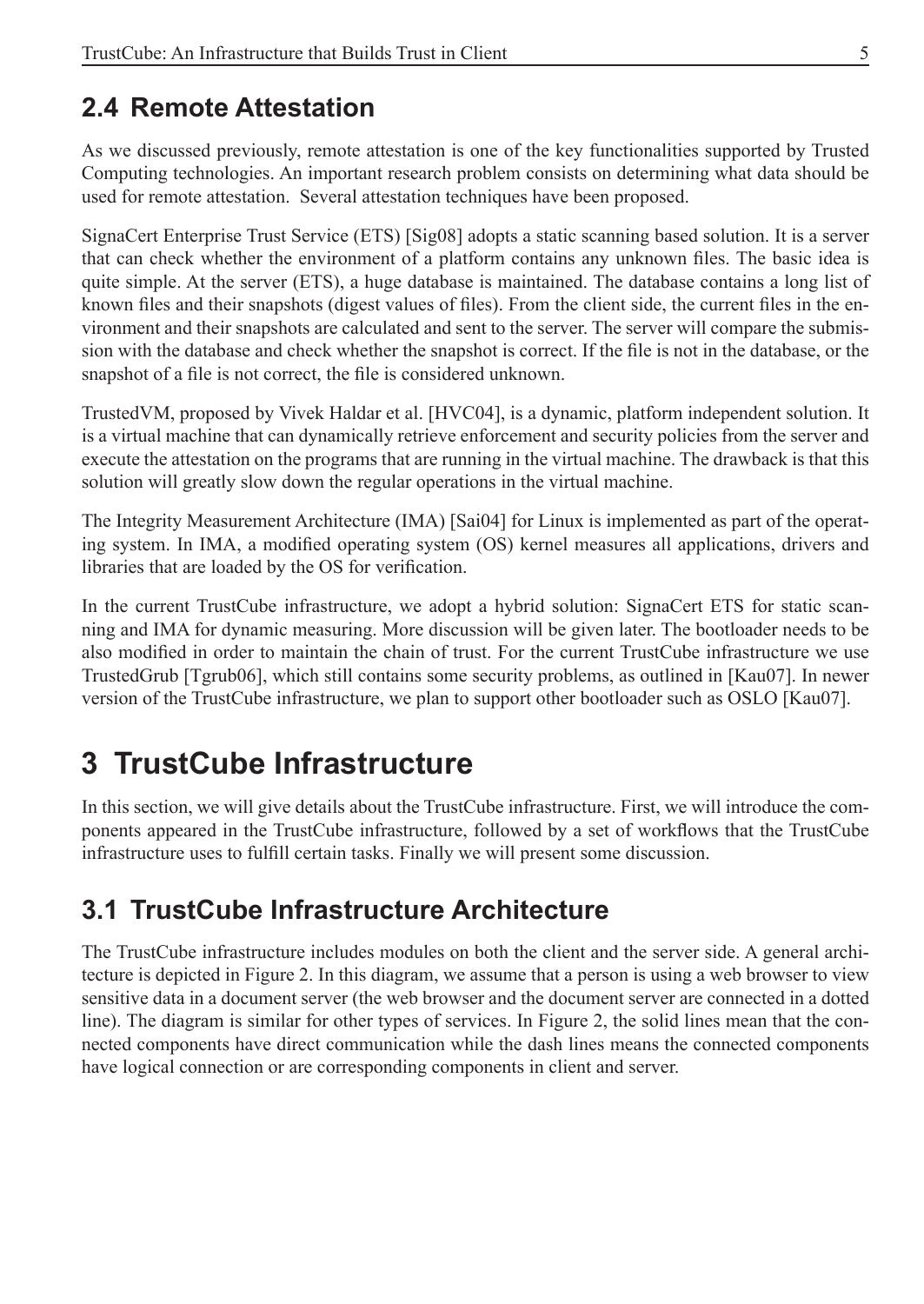

**Figure 2:** General architecture of the TrustCube infrastructure

The components are described as follows:

- **IMC/IMV, TNCC/TNCS** are standard TNC components. We implemented TNC 1.2 specification using the latest Java binding [TNC08].
- **• Biometrics Sensors** are devices that collect person's biometrics characteristics.
- **• BIO Sensor Driver, BIO API (Application Programming Interface), and BIO BSP (Biometric Service Provider)** are standard Biometrics application components [Bio05].
- **• TPM, and TPM Driver** are standard TCG components.
- **TSS (TCG Software Stack) / Extended TSS**. TSS is one TCG standard component. We extended the existing TSS version 1.2 [TSS08] and added a set of functions to register/handle biometric data.
- **SignaCert client** is a module that collects the snapshots of client-side environment and generates an XML report.
- **• Client-side proxy (NAR)** is one implementation of NAR. The component fulfills two functions: it initializes the TNC handshake with server; it serves as a simple proxy that sends server related requests to NAA over SSL tunnel, and relay other requests to external web sites.
- **Server-side proxy (NAA)** is one implementation of NAA. The component also fulfills two functions: it handles TNC handshake requests; it parses the server related requests and relay them to the server.
- **• Database** supports Server-side proxy (NAA).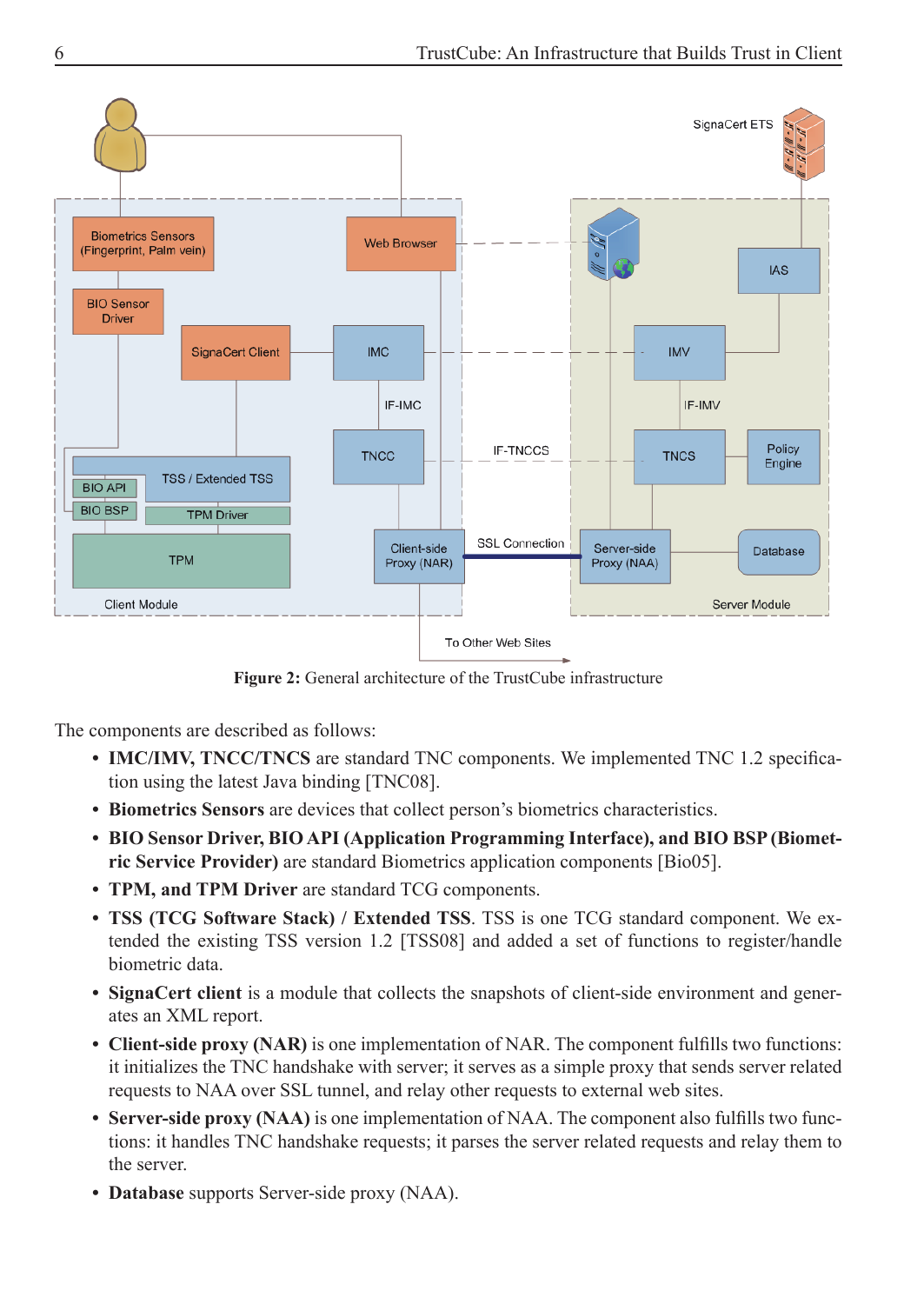- Policy Engine supports TNCS in making decisions about whether or not to give access to a client and/or under which trust level.
- **• IAS (integrated authentication service)** helps in the TNC handshake procedure. While a client starts a TNC handshake, it will send the complete report about person, platform and environment. IAS verified the consistency and the correctness of the report. However, IAS will NOT make any decision about whether the request from the client should be approved or not.
- **SignaCert ETS** helps IAS to verify the correctness of the environment section of the report.

### **3.2 TrustCube Infrastructure Workflow**

Before a client is activated, it must complete a one-time registration procedure, which is called "registration phase." Before a client can access any sensitive data in a server, it needs to pass person/platform/ environment authentication, we call this procedure "authentication phase." And finally the person starts to work on the sensitive data in the server, and we call this period "operation phase." Figure 3 shows the phase change state diagram.



**Figure 3:** Phase changes in the TrustCube infrastructure

Please note that the communication between the client and the server in all three phases must be secure and must guarantee integrity and authenticity. This can be done using various cryptographic protocols, such as SSL.

#### **3.2.1 Registration Phase**

During the registration phase, the information about person, platform and environment is collected and stored in IAS for future authentication purpose. The registration sequence is person first, platform next. Environment registration is optional.

During the person registration, the person's biometric reference data, such as fingerprints, eye retinas and irises, and palm vein patterns, are collected, encrypted and stored in the client platform as a BLOB. Meanwhile, a hash function, such as SHA-1 is applied on the BLOB and the output is used as a secret. Next, the system administrator generates a signing key, which we called person's identity key, or  $K_{p1}$ , if the person does not have her identify key created before. If the user already has her identity key in another client, the key will be migrated to this platform. The key, newly created or migrated, is attached under the SRK, and protected by the secret generated from the person's biometric reference data.

If  $K_{pI}$  is newly created, it needs to be certified by a Certificate Authority (CA) and a copy of the certificate is stored in IAS for future verification. This step is similar to the AIK registration defined in [SKAE05]. However in the TrustCube infrastructure, we dropped steps related to Privacy CA because the CA we used is controlled by us instead of a public CA mentioned in the specification.

Two steps are involved in the platform registration. The first step is to create and register a signing key which we called platform key, or  $K_p$ .  $K_p$  is certified by a CA and a copy of the certificate is stored in IAS for future verification.  $K_p$  is *not* protected by any secret and any person who has access to the platform can access this key and use it to sign a report. This step needs to be done only once for each platform.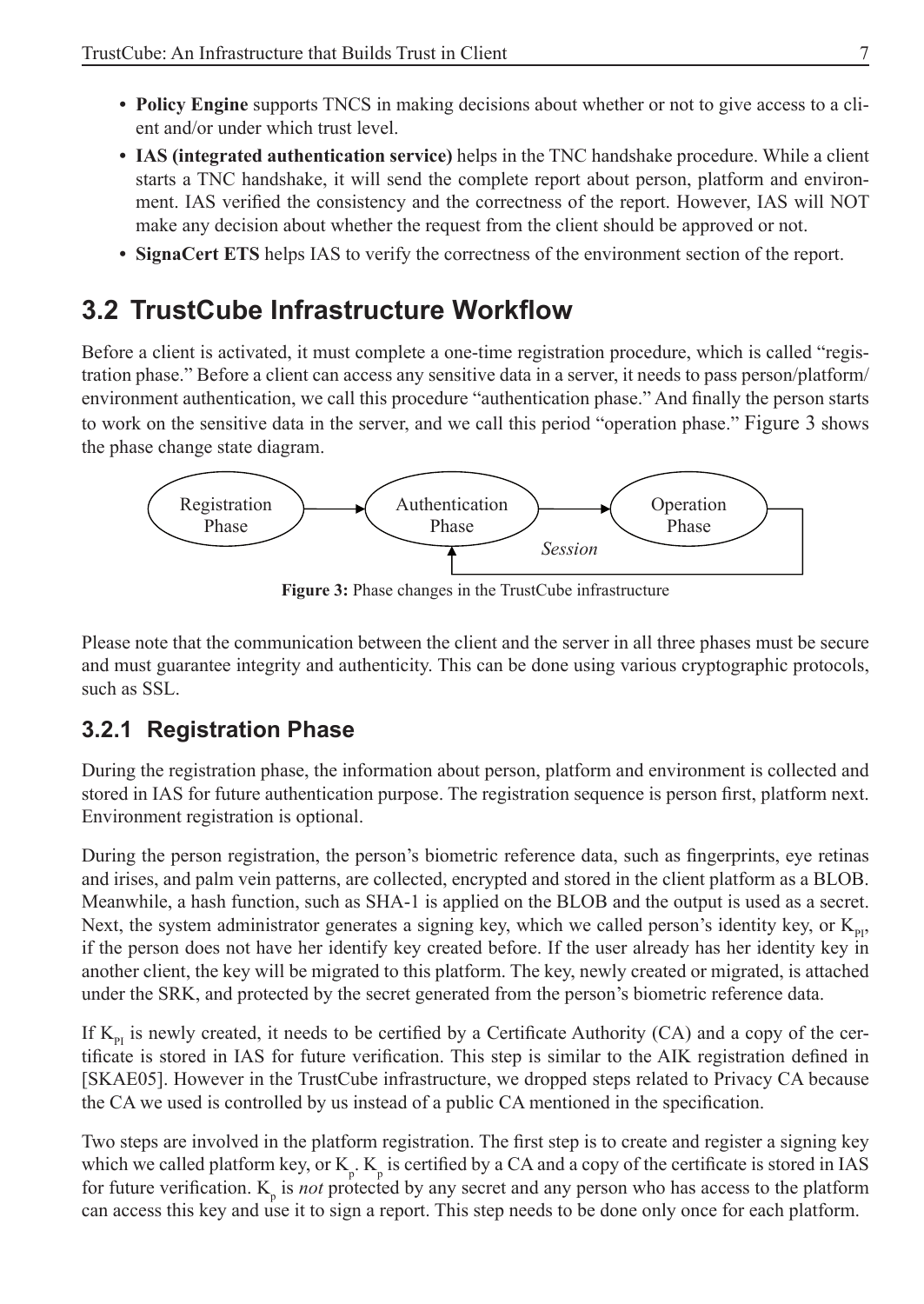Please note that  $K_{PI}$  is migratable and  $K_{PI}$  is non-migratable.

The other step of the platform registration is to collect and register certain PCR values (PCR  $0 - PCR$  6) as the platform's hardware snapshots. This is crucial since it represents the components in the chain of trust before OS. Later, when the hardware setting of the platform is modified, or new hardware is added, we must re-do this step.

The environment registration is to harvest the snapshots of files that will be used in the client. This registration is optional, in the sense that only when the software that will be run in the platform is not known beforehand, is it necessary to register them. When we talk about registering software, we mean to create snapshots (e.g. SHA1 hash value) of all files the software contains. The list of <file, snapshot> pairs is collected, and then added to the white list. For an enterprise setting when multiple platforms are running similar software, this step needs to be done only once.

After the registration, the client is ready to use.

#### **3.2.2 Authentication Phase**

The TrustCube infrastructure uses a token based authentication system. Authentication phase happens at the beginning of each session. After a successful authentication, a token is generated and assigned to the client. The token will be attached with any further requests from the same client.

Generally speaking, the authentication phase is a TNC handshake procedure. The procedure is triggered when a person launches the client-side proxy (NAR). As the TNC specification specifies, an IMC will be loaded. This IMC does the following things

- It prompts the person to scan her biometric characteristics (e.g. fingerprint, palm vein), and compares the scanned sample with the biometric reference data using BIO API [Bio05]. If the match fails, the handshake procedure halts. If the scanned data successfully matches the record, using the same hash function we used in the registration phase on the biometric reference data, the secret is calculated and the person unlocks  $K_{\text{PI}}$ . This step has a potential loophole if the biometric reference data and the hash function are retrieved by a bad person through other channel and the secret is leaked. A possible solution is to store the biometric reference data in hardware (such as advanced security chip or smart card) and to do the matching and secret calculation in the same hardware. Currently, we are working on the smart card approach.
- It retrieves the dynamically scanned snapshots collected by the operation system.
- It launches a separate thread to run a static scanning on the environment. This thread utilizes the SignaCert client module to harvest the snapshots of files at certain directories. The selection of directories to be scanned is defined in a policy file stored in SignaCert ETS and the server can modified the policy file based on its settings. The scanned result is an XML document signed by the SignaCert client.
- It generates a complete report, which includes environment scan report, TPM PCR values, TPM monotonic counter value, the current timestamp, and so on, and signs the report with both  $K_{p}$  and  $K_{\text{p1}}$ . The counter value and the timestamp are included to avoid the client using the same request more than once.
- The complete signed report is encoded into the TNCC request batch and sent over to the server. After the server verifies the correctness of the batch, the signed report is sent over to IAS through IMV.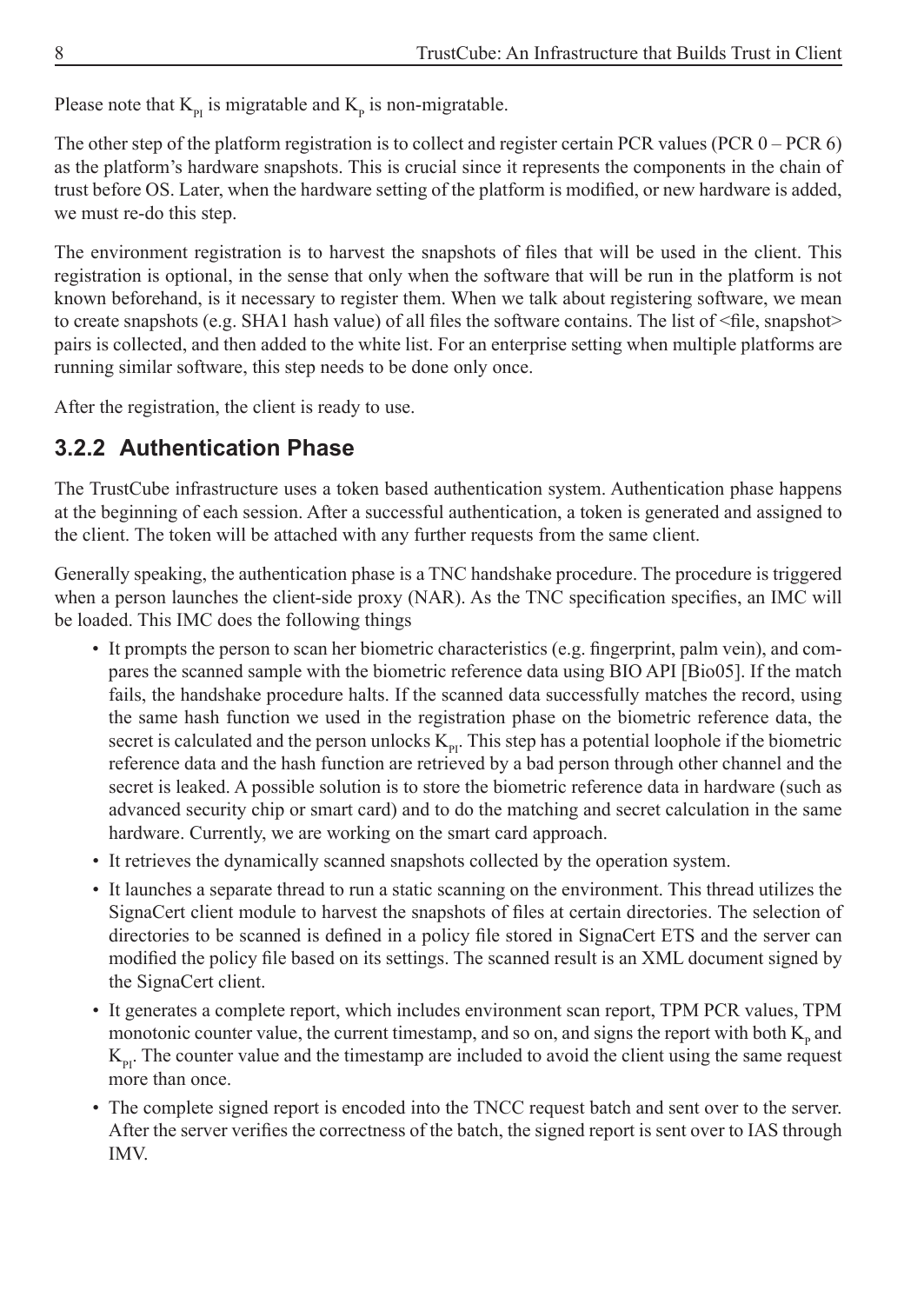- IAS (Integrated Authentication Server) verifies the report and returns the authentication results back to IMV. Please note that IAS does NOT make any decision about whether the request should be accepted or denied. The following methods are used in IAS
- If the report is correctly signed by  $K_{p}$ , the platform is the registered one.
- If the report is correctly signed by  $K_{p1}$ , the person is the registered one. This is based on the assumption that only the person which can provide the correct biometrics information can unlock the  $K_{pr}$  and use it to sign the report.
- If the PCR 0 6 values are identical to the registered ones, the components in the chain of trust before operating system are not compromised.
- If the counter value has been seen before, the request has been used before and will be denied immediately.
- If the difference between the current time and the timestamp in the report is greater than the predefined threshold, it will be reported as a potential, but not certain, issue.
- The snapshots collected by the OS are relayed to the SignaCert ETS for verification. Any unknown and/or known malicious measurements will make the environment report untrustworthy.
- The static scanning report is also relayed to SignaCert ETS for verification. Any unknown and/ or known malicious signatures will be identified.

The output of IAS is then sent to the policy engine. The policy engine applies the pre-defined policies and determines the following issues.

- Should the current request be approved?
- If approved, which trust level should be assigned to the client?
- If not approved, what is the problem and how the client should fix the problem?

Sample policies include: 1) if the platform or user verification fails, the request will be denied, or 2) if any unknown item in the OS measurements is identified, the request will be denied, or 3) if unknown files are identified, the trust level for the client is 1 (low), or 4) if the correctness of the request cannot be verified (i.e. the signature does not match the request), the request will be denied, and so on. System administrator can always modify the policies after the TrustCube infrastructure is deployed to further tune the system.

Based on the decision of the policy engine, the server-side proxy (NAA) will either assign an access token to the client, or send a deny message which also includes the reason to the client. The access token is a randomly generated unique number. At the server side, this token is linked with the request, the decision from the server, and a valid period. In order for a client to get service beyond the valid period, the client must submit a new authentication request.

#### **3.2.3 Operation Phase**

After the client receives the token from the server, it is ready to visit the sensitive data. In this subsection, we are using a browser as the client-side application, but the same idea can be applied to other applications as well.

All HTTP requests from the browser go through the client-side proxy. The client-side proxy and the server are connected by a SSL tunnel. If the destination of the packets is other than the server, the proxy will reply the message to its original destination. Otherwise, the HTTP requests will be put in a special packet and sent to the server-side proxy using the SSL tunnel. The token is attached with the packet.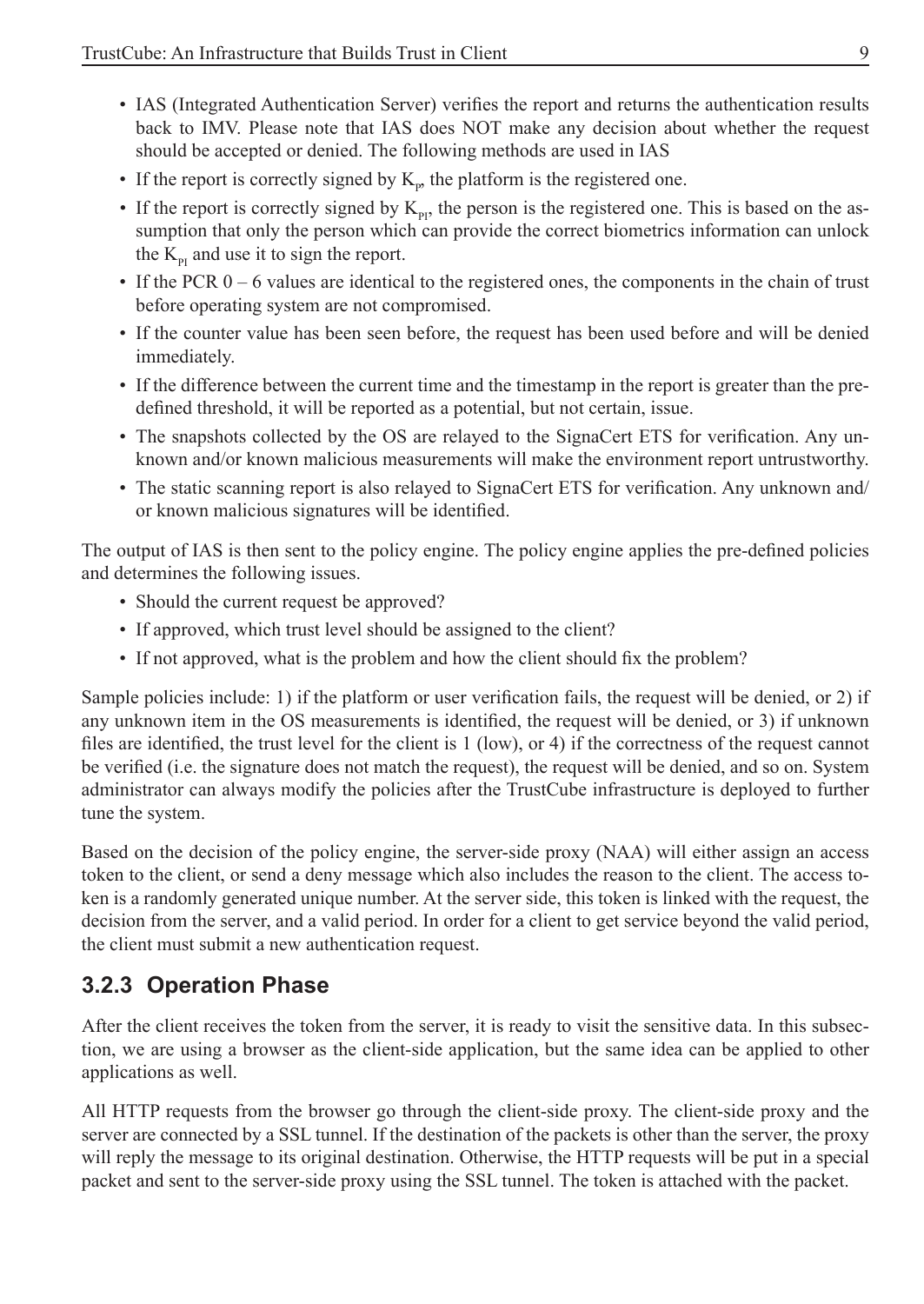Once the server received the packet, it will first retrieve the token and validate it. If the token is not valid or expired, a HTTP 401 error message will be returned immediately over the tunnel, then relay to the browser. For a valid token, the initial HTTP requests are rewritten by attaching the token into the request URL. Then, the rewritten HTTP requests are sent to the document server.

The document server retrieves the token from the request URL. From the token, it finds out the trust level of the request. Based on the trust level, the corresponding service is provided. All responses from the document server are sent back to the browser through the server-side proxy, the client-side proxy path.

After the person finishes the browsing, she closes the client-side proxy (NAR). The client-side proxy will send a "bye-bye" message to the server and the server immediately invalidates the token. This concludes the session.

### **3.3 Discussion**

In this subsection, we would like to discuss some issues related to the TrustCube infrastructure.

#### **3.3.1 Chain of Trust**

As we discussed previously, it is important that the chain of trust is maintained at the client side in order to provide a certifiable report about the person, the platform, and the environment. In the TrustCube infrastructure, the chain of trust is maintained in the following way.

The root of trust is the TPM. Follow the chain of trust, components below the operating system are measured and corresponding PCR values are extended with the measurement. If the values are identical, we will infer that the platform is not compromised. The operating system is a trusted one, and we are using IBM's IMA [Sai04] on a Fedora system. In a trusted OS, the executed files and loaded libraries are measured before being loaded into memory. Of course, our TrustCube client side modules (include fingerprint drivers) are measured as well. The trusted OS extends the measurement to PCR 8 to make sure that these measurements cannot be compromised without detection. Those measurements are part of the request and sent to the server. The server first checks the measurements and make sure they are identical to what have been saved in IAS, or using third party services, such as SignaCert ETS, to do the check. If the result is positive, the current running environment at the client is trusted, thus the data the client sent is also trusted. Finally the server will do the regular authentication based on the data.

Please note that any mistakes that causes the chain of trust to be broken, such as wrong values of PCR  $0 - PCR$  6, or unknown files in the operating system, will make the finally request untrustworthy, and cause the request to be rejected by the server.

#### **3.3.2 Authentication of the TPM**

In the current TPM specification, using passphrase is the only method for a person to unlock a key in the TPM. However, as we mentioned before, we would like to introduce other mechanisms, such as biometrics, smart card, to receive stronger protection. This requirement is currently being studied by the newly formed TCG Authentication Working Group.

However, currently since the BIO BSP is running as a software module, it is in a different level of the chain of trust from the TPM. If, for some reason, the chain of trust broke in the middle, certain TPM functions will become unavailable.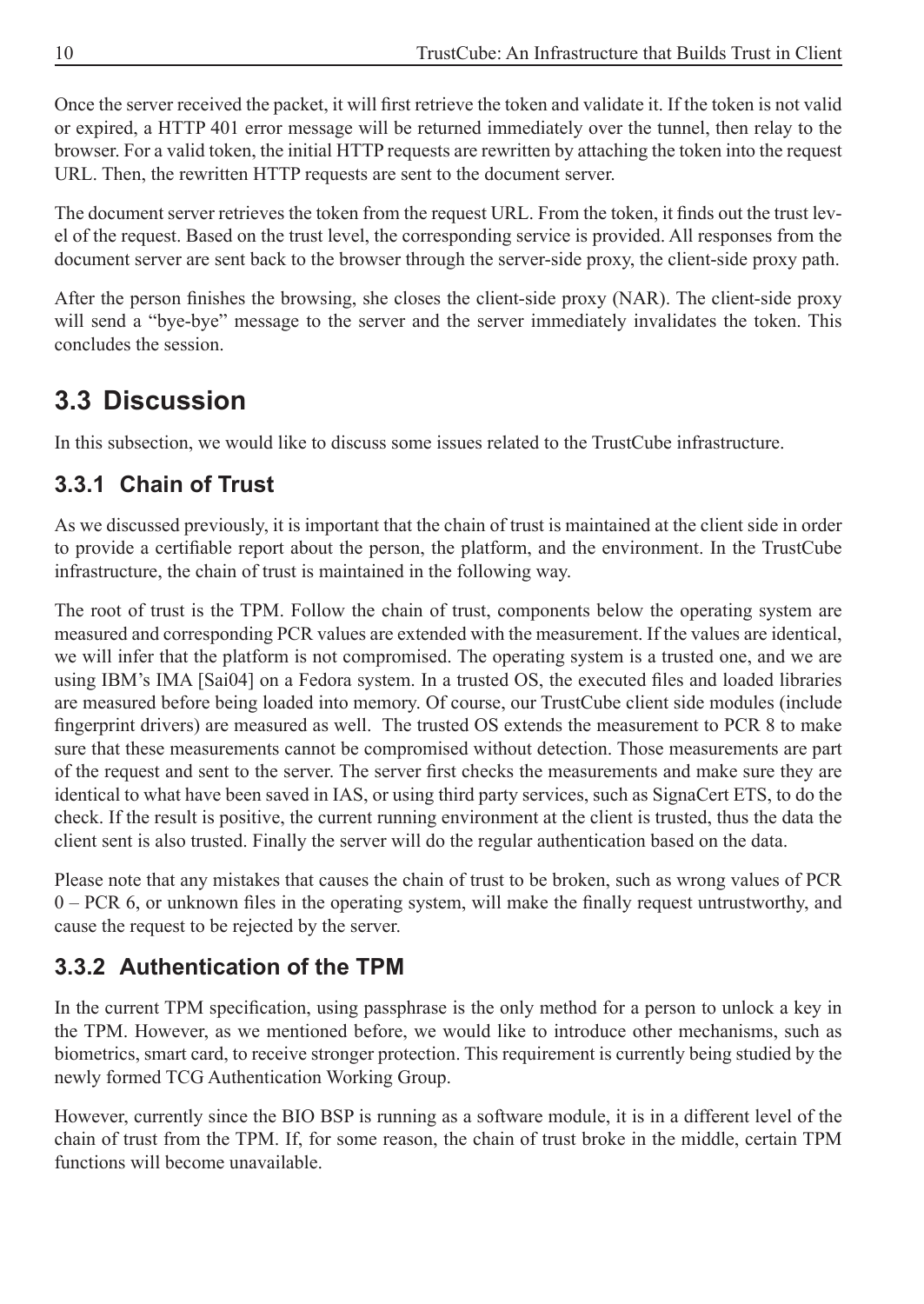A possible solution for the problem is to create a "super security chip" or design a smart card which implements both the TPM functions and BIO BSP. In this way, BIO BSP works at the same level as the TPM in the chain of trust and below the operating system. This solution also requires certain extensions from the TSS.

In the current TrustCube infrastructure, we are implementing this idea in a customized way. We will be glad to adopt any specifications from the Authentication Working Group when they become available.

#### **3.3.3 OS Measurements and Static Scanning Report**

The TrustCube infrastructure needs both OS measurements and environment static scanning report. The difference is that OS measurements include executable files and libraries that are loaded by OS and environment static scanning report includes the snapshots of disk files at certain directories, no matter if they are loaded or not.

OS measurements are important in the sense that they show the current OS status. If any unknown or malicious measurements are detected, this OS instance is untrustworthy, so are the data it collected. However, only using OS measurement has two drawbacks: firstly, if a malicious file stays in the system but is not loaded yet (this is very common for certain type of virus which comes with infected files), it cannot be detected; and secondly, if the malicious file is a script and the damage is caused after it is executed by a innocent program, it cannot be identified either.

Scanning the whole environment may detect this sort of incumbent malicious files. The problem here is that it is not easy to decide which directories should be includes in the scanning policy. The major bottleneck here is at the disk I/O. One of our experiments shows that just to scan the files in the Windows directory on a standard Windows XP installation takes more than 30 seconds. Among them, 99.99% of the time is to read files from the disk. If we include too many directories in the scanning policy, the initial waiting time might to be too long.

One possible improvement is to implement a background environment scanning function. It runs as a background process and collecting environment report before the real authentication happens. During the scanning, any changes in the directory will be reflected as well. During the authentication phase, the update-to-date environment report will be used without delay.

#### **3.3.4 Dynamic Environment Monitoring**

Another possible improvement is to introduce a dynamic monitoring module in the client. Currently, after the client passes the authentication and the token is assigned, any further changes on the client side are not known by the server. If some malicious software is invoked or some unknown devices are connected during the operation phase, the server does not have any control.

A dynamic monitoring module in the client may help. The module will monitor the real-time changes of the platform and environment and report the changes to the server. Based on the changes, the server can either do nothing, or lower the trust level, or deny any future request from the client. Please note that the server will NOT increase the trust level, because the dynamic monitoring module cannot prove that the system is more trustworthy than the module itself.